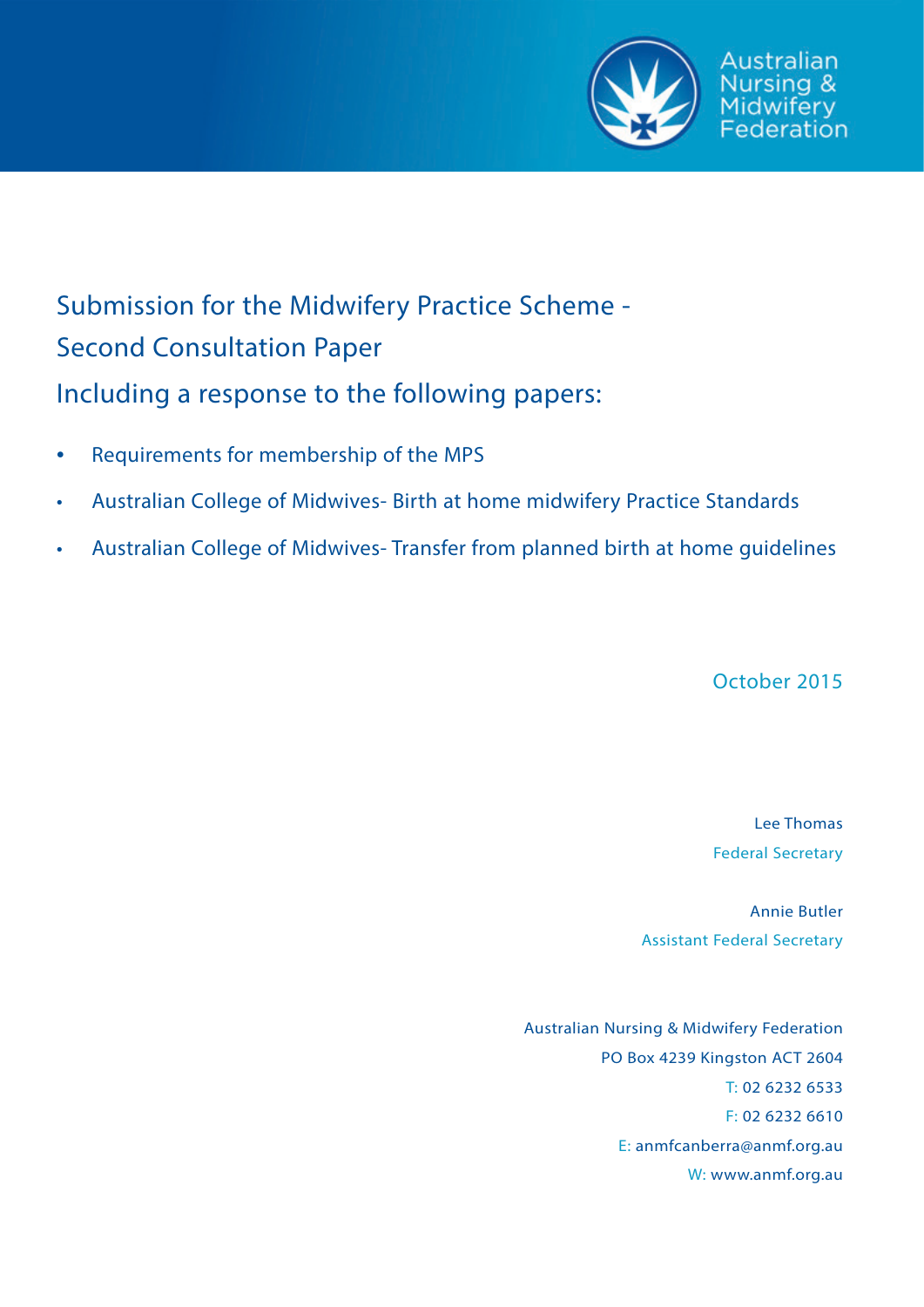# Introduction

Established in 1924, the Australian Nursing and Midwifery Federation (ANMF) is the largest professional and industrial organisation in Australia for nurses and midwives, with Branches in each State and Territory of Australia. The core business of the ANMF is the professional and industrial representation of our members and the professions of nursing and midwifery.

With a membership of over 249,000 nurses, midwives and assistants in nursing, our members are employed across all urban, rural and remote locations, in both the public and private health and aged care sectors.

Currently, the Australian Nursing and Midwifery Federation (ANMF) represents the largest number of midwives in the country, with over 19,000 members registered as midwives. This is almost two thirds of all registered midwives in Australia, according to the total number of 33,349 shown in the June 2015 statistics for the Nursing and Midwifery Board of Australia  $(NMBA)^1$ .

The ANMF provides professional indemnity insurance to our midwife members who are employed by health services. We have a clear understanding of insurer requirements.

The ANMF wish to thank the Australian College of Midwives (ACM) for enabling us to have an extension in responding to the proposed MPS documents. As you are aware our response to document one- Requirements for membership of the MPS was provided to ACM on 15 October, 2015. The ANMF now provide our complete submission as per the agreed extension, including document two- Australian College of Midwives- Birth at home midwifery Practice Standards and document three- Australian College of Midwives- Transfer from planned birth at home guidelines, for your consideration.

## General comments:

In responding to this consultation on the proposed Midwifery Practice Scheme (MPS), the ANMF makes the following points which form the basis of our position. We maintain:

- Safe and competent care for birthing women and their babies in Australia is of paramount importance;
- Our ongoing support for continuity of midwifery care for women;
- Access to a known midwife should be available for all pregnant and birthing women regardless of the woman's location or the presence of clinical risk factors;
- The MPS needs to be accessible and practical;
- The MPS needs to find a balance between providing a service to midwives that enables risk mitigation strategies required by an insurer but does not provide another burdensome and costly bureaucratic layer;
- Where possible the MPS needs to be integrated into the midwives' role and everyday practice so as to not impose another burden on privately practicing midwives, and, it must not duplicate processes which are already in place;
- The scheme needs to provide high-level broad guidelines with clear requirements that will enable any professional or government organisation to implement the scheme, thereby avoiding anticompetitive behaviour. This will also ensure the costs for the scheme are kept to a minimum;

1.http://www.nursingmidwiferyboard.gov.au/About/Statistics.aspx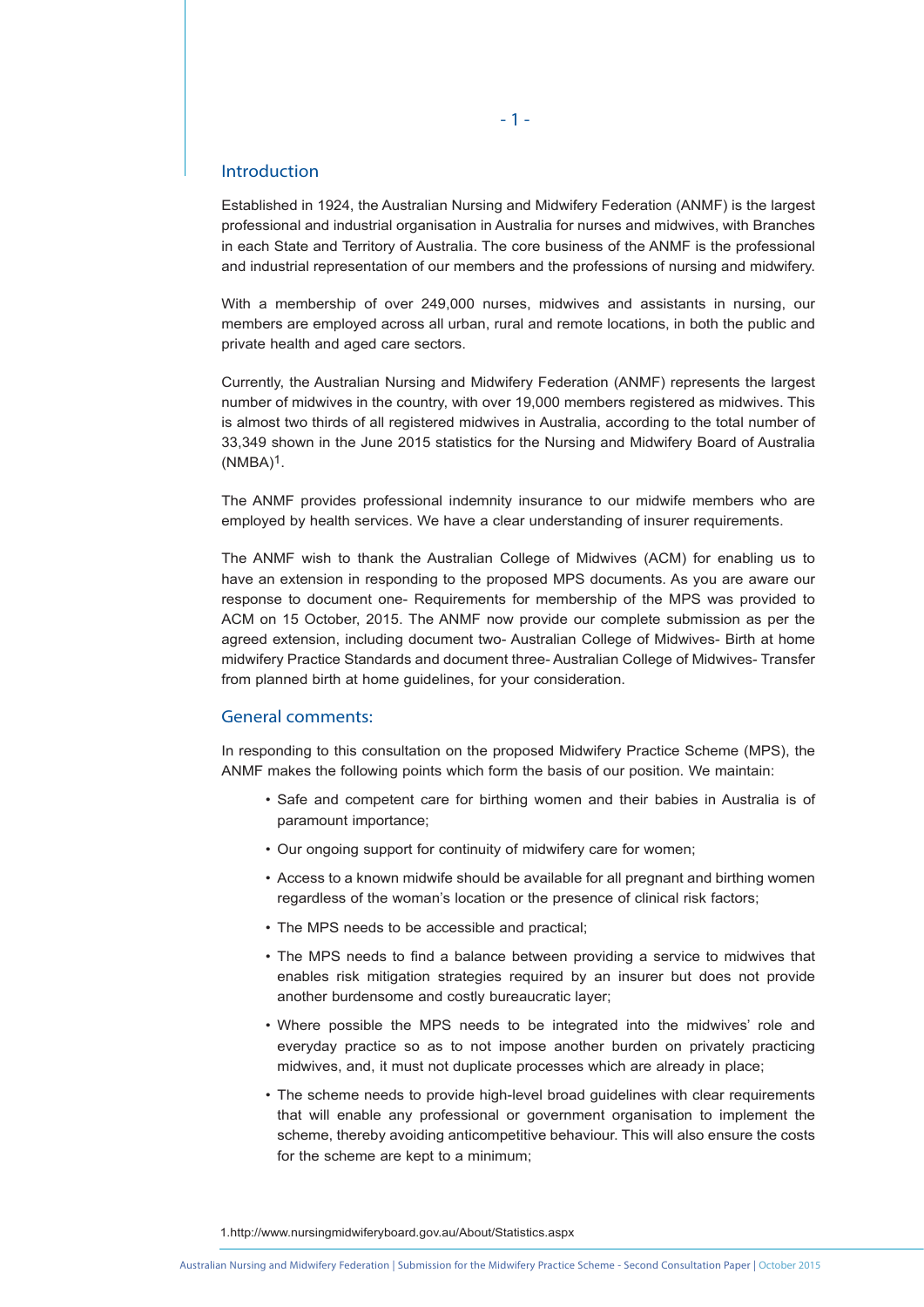- The scheme needs to be flexible enough to enable midwives to manage the evidence required for each element of the MPS, similar to the requirements for registration by the Nursing and Midwifery Board of Australia. This flexibility will also reduce costs for midwives.
- The MPS needs to be affordable. Midwives who need to be a part of the MPS could be paying for the following:
	- o access to MPS
	- o completing the MPS peer review process
	- o membership for a professional organisation
	- o MPS approved course for maternal emergencies
	- o IV cannulation course
	- o perineal repair course
	- o insurance premiums and,
	- o possibly, real time assistance.

If the costs for each of these requirements are high, it is foreseeable that the midwife will need to charge more for their services in order for their practice to be viable. This may be untenable for some midwives and could be a significant barrier in continuing to provide their practice.

The ANMF note the suite of documents are not complete, which makes it difficult to comment on the scheme as a whole.

## **Document 1: Requirements for membership of the MPS**

Question 1 and 2 are not answered here as they relate to organisational details.

Question 3: Should midwives with any conditions, undertakings or reprimands be eligible to enter and remain in the Midwifery Practice Scheme?

## **ANMF Response:**

Midwives who have conditions, undertakings or reprimands should be able to access the MPS. It is the responsibility of the Nursing and Midwifery Board of Australia (NMBA) under the National Law to ensure the public are protected through the National Registration and Accreditation Scheme - this is not the role of the MPS administrator. The NMBA and the Australian Health Practitioner Regulation Agency (AHPRA) are best placed to review and assess any conditions, undertakings or reprimands. They will identify whether or not a midwife should practice and the context under which they can practice.

It would be reasonable for the midwife with conditions, undertakings or reprimands to communicate this to the MPS administrator.

Question 4: Is membership of a peak professional body sufficient evidence of engagement with the midwifery profession?

#### **ANMF Response:**

The ANMF understands that it is essential privately practising midwives remain engaged with the profession. The definition of engagement needs to be included to clarify what the MPS would require of the midwife. This element of the MPS needs to be flexible enough to enable the midwife to engage with the profession relevant to their context of practice in a range of ways.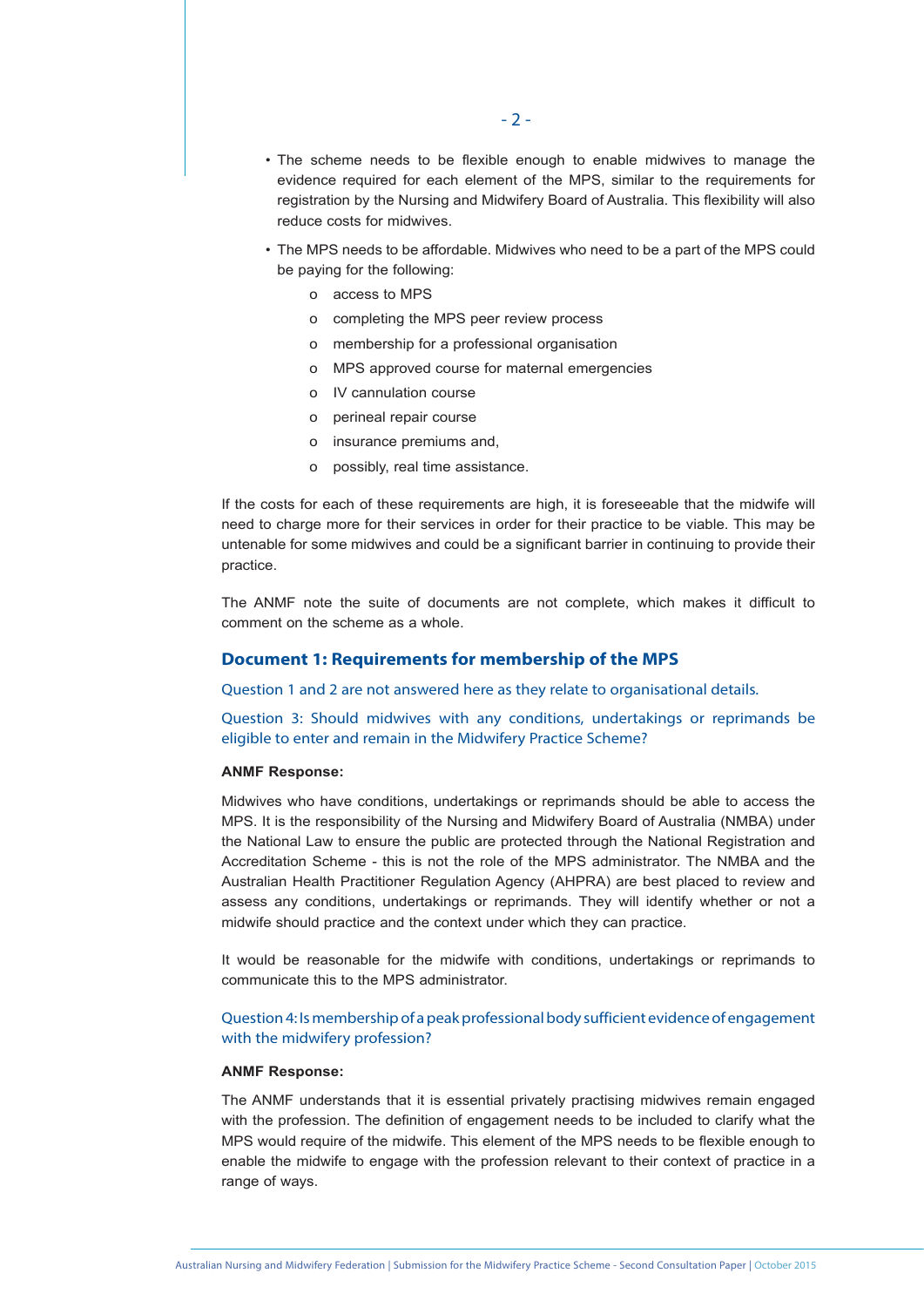Being a member of a professional association is one way to engage with the profession, however, even with a current professional membership, a midwife should still show how this engagement is undertaken. Examples include reading regular communication/ journals from a professional association or being part of a special interest group or even attending a conference or workshop.

Other ways a midwife could show they are engaged with the profession is by being well connected to their local health service and contributing to, and regularly attending, quality and safety activities, for example. Mentorship and supervision is also another effective way of showing engagement.

A tool or template should be developed to assist midwives in maintaining evidence to highlight ongoing engagement with the profession.

# Question 5: Is it essential for midwives to be competent in the assessment and repair of perineal trauma to enter and remain in the scheme?

## **ANMF Response:**

The ANMF is aware that perineal repair is not a core skill, taught and assessed in all undergraduate programs across the country. This means, for some midwives, this skill has to be gained after graduation. The ANMF supports this as a requirement for entry into the scheme, however, we believe to mitigate risk, the most important skill in the first instance, is identification and assessment of perineal trauma and referral requirements.

The ability to suture is important and is part of the scope of practice of a midwife. If a midwife is not competent in this skill on entry to the scheme then they should be working towards achieving this within a reasonable time frame, which is identified in the proposed document as 12 months.

# Question 6: How should 'competency' in these skills be evidenced for midwives in private practice?

#### **ANMF Response:**

Competency should be evidenced by an annual electronic self-declaration of competence by the midwife.

Evidence at audit should include:

- Education program completion certificate\*
- Clinical statistics of perineal assessment and repair, including satisfaction for women and/or
- Any ongoing education and simulation.

\*It is important there are guidelines for providing evidence of course completion. If a midwife completed this program a long time ago, they may not have the certificate available. In this case they could show their competence through clinical statistics or ongoing education.

# Question 7: How should 'competency' in these skills be evidenced for midwives in private practice?

# **ANMF Response:**

The ANMF supports the importance of cannulation as a core requirement for the MPS and, as with perineal assessment and repair, believes competency should be evidenced by an annual electronic self-declaration of competence by the midwife.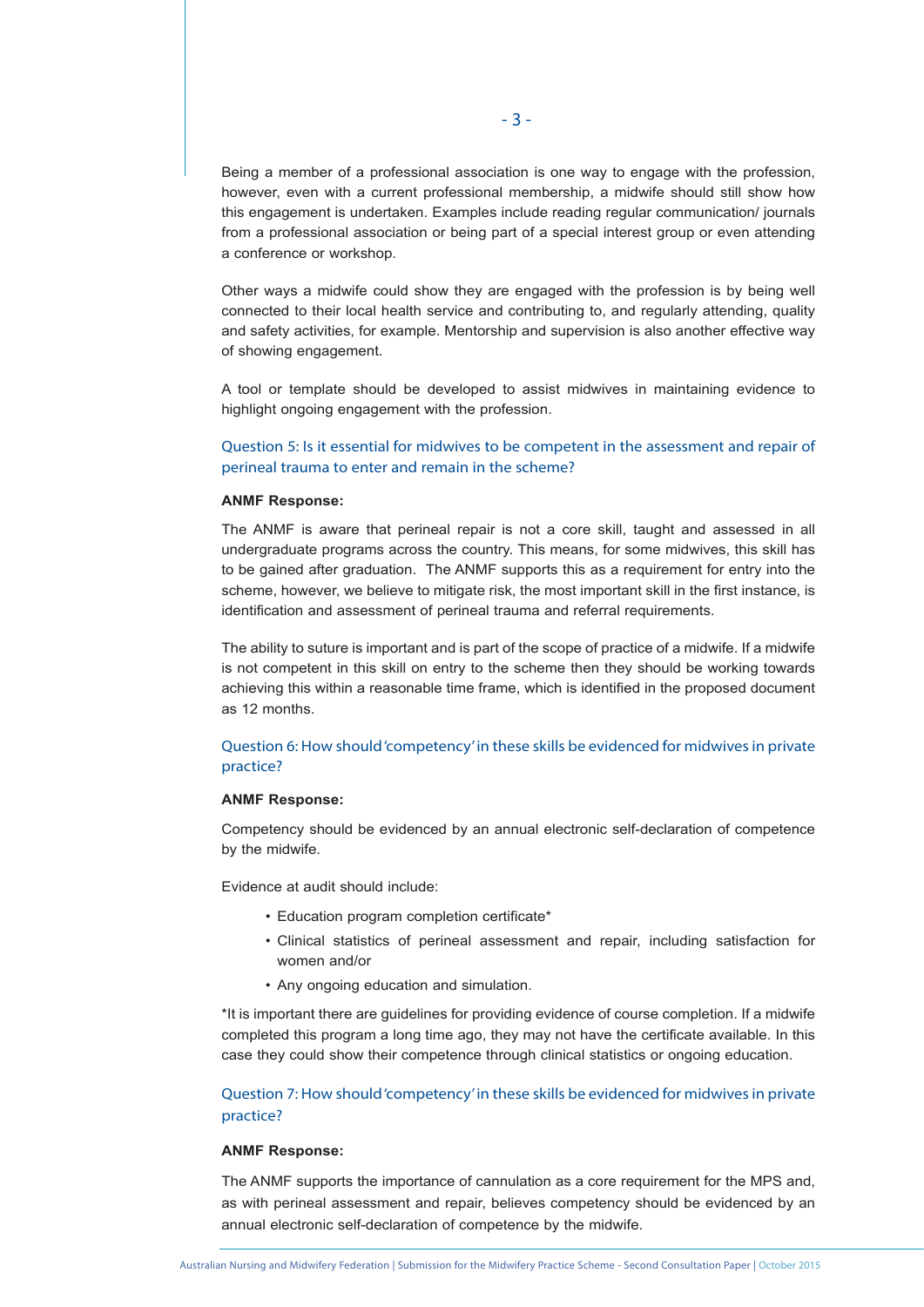Evidence at audit should include:

- program completion certificate\* and/or
- clinical statistics of cannulation.

\*It is important that there are guidelines for providing evidence of course completion. If a midwife completed this program a long time ago, they may not have the certificate available. In this case they could show their competence through clinical statistics or ongoing education.

Courses in both perineal assessment and repair, and IV cannulation can be completed in a variety of places, for example in a health service or professional organisation. These programs need to be acknowledged and recognised.

Question 8: Please review all requirements in the draft Requirements for membership of MPS and provide feedback in relation to identified issues, gaps, omissions, duplications or errors.

## **Introduction**

- **1.5:** annual renewal of MPS: the ANMF are unable to comment on this requirement without details of the cost for annual renewal.
- **1.6:** as the Audit and Compliance processes are not presented, it is difficult to understand how this will be undertaken and to provide any commentary. These requirements must be consulted upon as they are complex and have the potential to be problematic.

## **Entry requirements**

- **2.1:** no further comment
- **• 2.2:** no further comment
- **2.3:** no further comment
- **2.4:** the definition and requirements of peer review needs to be defined further to outline the components and how it is expected they will be undertaken. It is essential that the peer review required under this scheme is transparent, effective and affordable. It is important that whoever delivers peer review programs complete ongoing evaluations.
- **2.5:** the documentation refers to MPS approved providers for courses and assessment. Although it is reasonable for the scheme to expect some level of quality for these education programs it seems excessive for a program to have to go through a process to be MPS approved. Currently these programs are delivered within health organisations and are accepted as appropriate by the profession.

 If the MPS administrator was going to go down the path of approving programs, it is questionable how this would occur. To have a fair and equitable process, standards would need to be developed and a transparent process would need to be used to assess programs. A cost would likely accompany this approval process, which would be passed onto the midwife completing the program.

 It would also be a conflict if the MPS administrator who assesses a program as being approved also conducts the programs.

- **2.6:** It is difficult to comment on this section, as the details of the course requirements have not been included.
- **2.7:** no further comment
- **2.8:** no further comment
- **2.9:** no further comment

 $-4-$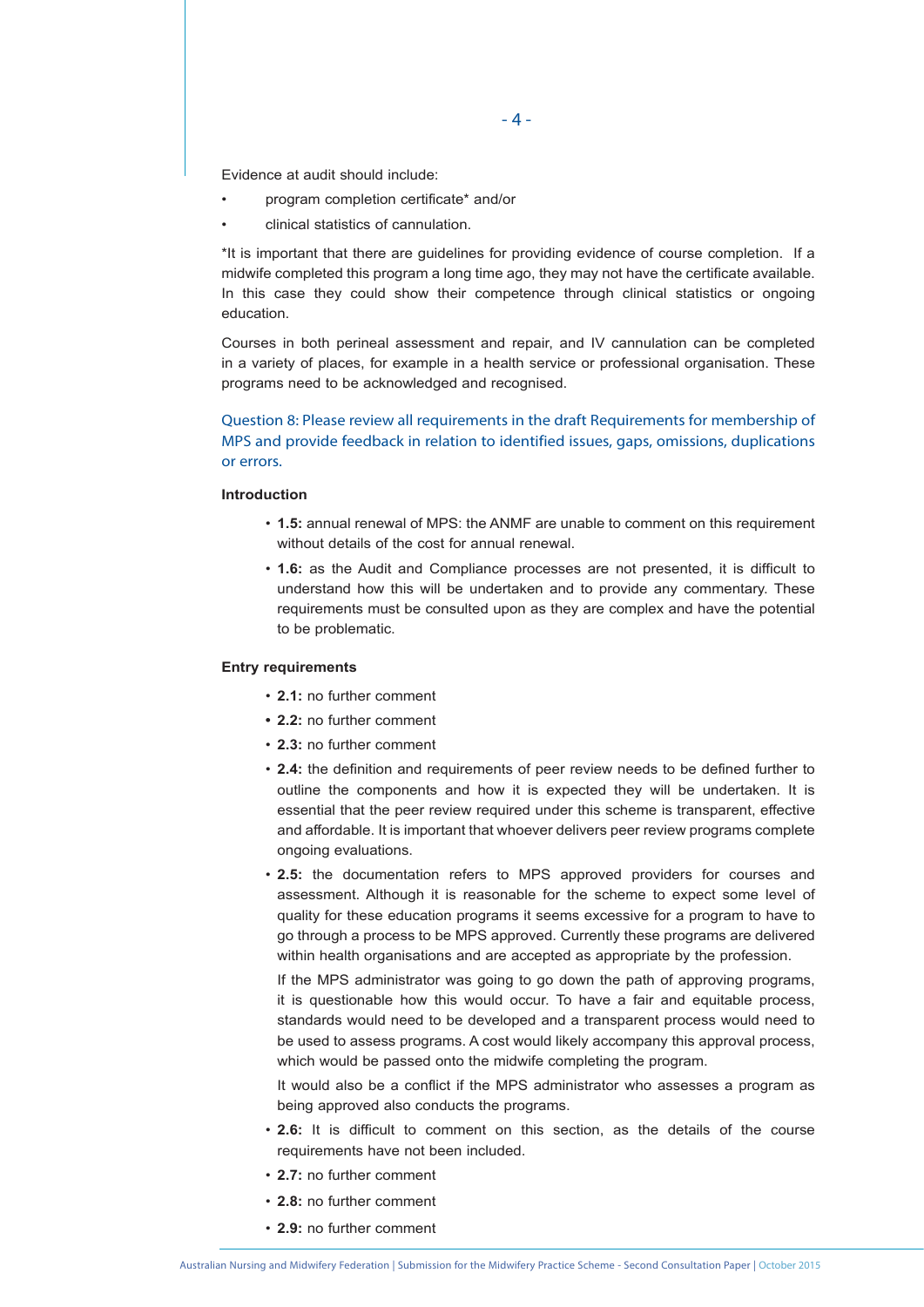Maintenance requirements:

- **3.1:** no further comment
- **3.2:** no further comment
- **3.3:** no further comment
- **3.4:** no further comment
- **3.5:** midwives should maintain portfolio evidence of reflective practice and clinical statistics of perineal assessment and repair, including satisfaction for women.
- **3.6:** no further comment
- **3.7:** no further comment
- **3.8:** no further comment
- **3.9:** no further comment
- **3.10:** refers to the Audit and Compliance Process which is not presented in the documents and the ANMF is therefore unable to comment on this section.
- **3.11:** no further comment
- **3.12:** no further comment
- **3.13:** refers to the ACM scope of practice statement, which has recently been added to the ACM website for consultation. The ANMF will be making a submission to this statement by the closing date of 5 November 2015.
- **3.14:** as the complete MPS clinical risk framework is not presented in this consultation, the ANMF is unable to provide any further comment.

## **Document 2: Australian College of Midwives**

# **Birth at home Midwifery practice standards – Second consultation paper**

Question 1 and 2 are not answered here as they relate to organisational details

Question 3: should there be a requirement for a second health professional to attend the birth?

## **ANMF Response:**

Yes there should be a requirement for a second midwife (or if not available, a second registered health practitioner) to attend the birth. The NMBA Safety and Quality Framework have established this requirement therefore making this question redundant.

Question 4: If yes, do you think the second health professional should be a midwife (please provide a rationale)?

## **ANMF Response:**

As outlined above the NMBA Safety and Quality Framework has established this as a requirement. Ideally the second health professional should be a midwife, however the ANMF supports the second person being a registered health practitioner if a midwife is not available or accessible.

Question 5: (If you answered 'no' to Question 4) if not a midwife, what skills and qualifications should the second health professional have?

## **ANMF Response:**

As above - a registered health practitioner.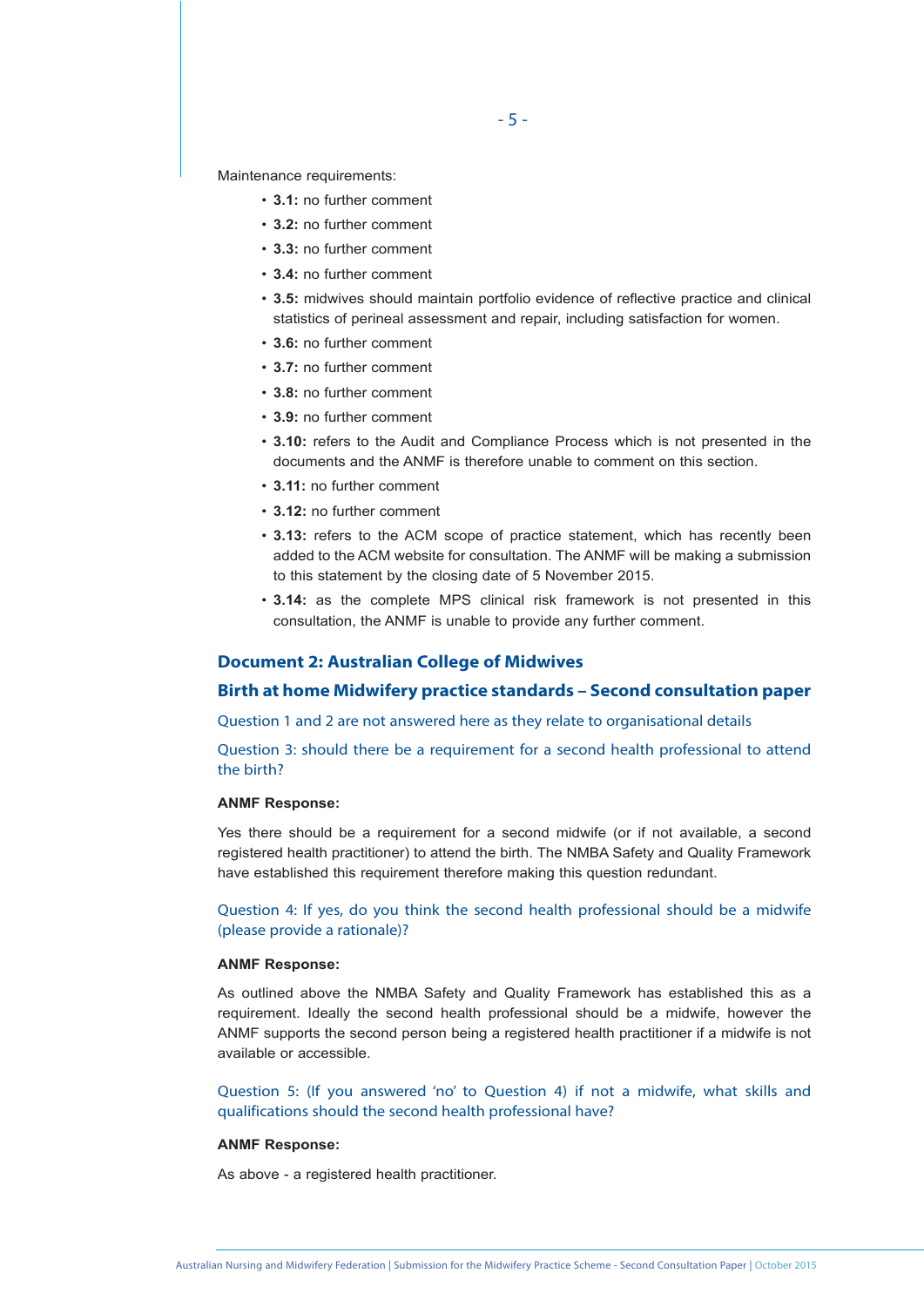## Question 6: Is there anything that should be added (please provide rationale)?

#### **ANMF Response:**

In reviewing appendix 1 – *Guidance for the midwife when the woman declines professional recommendations* and the accompanying flow chart, the ANMF has concerns regarding the *ACM National Midwifery Guidelines for Consultation and Referral*. As we have previously stated, if these guidelines are going to be used as a basis for national best practice, then consultation needs to occur on a national scale, including the opportunity for all midwives and relevant stakeholders to review and provide comment.

An aspect that is missing in both documents is reference to the importance of building a relationship with the woman in the antenatal period. It is within this relationship that clear communication about care and potential options must occur. This should be the basis for any ongoing conversations in the unlikely event that a woman or her baby's condition changes or abnormalities occur and she declines recommended care. The agreed plan should be documented.

Reference to the NMBA Safety and Quality Framework and the Australian Government, Department of Health, Clinical Practice Guidelines – antenatal care module 1, need to be added to these documents.

# Question 7: Can you suggest any further example(s) of 'an established process for accessing real-time support? (please provide rationale)

#### **ANMF Response:**

Real-time assistance and support is an important aspect of providing care for an independently practicing midwife. Many midwives working in this context will be able to show evidence of having developed a support network of professionals, preferable local to their service, who they can call on when required.

# Question 8: should these standards apply consistently to all midwives?

#### **ANMF Response:**

These standards should not apply to all midwives. Although this document could be used as a reference, midwives working in a context other than private practice are required to work within the NMBA Professional Practice Framework and the employing organisation's policies and procedures, which may be incongruent with these documents.

## Question 9: Are the current standards workable for midwives working in rural settings?

#### **ANMF Response:**

The ANMF suggests the standards could provide additional challenges for midwives working in private practice in a rural or remote setting. There are elements in the proposed documents such as ambulance availability, real time assistance and the availability of a second midwife which may be difficult, and sometimes impossible to achieve in rural or remote settings.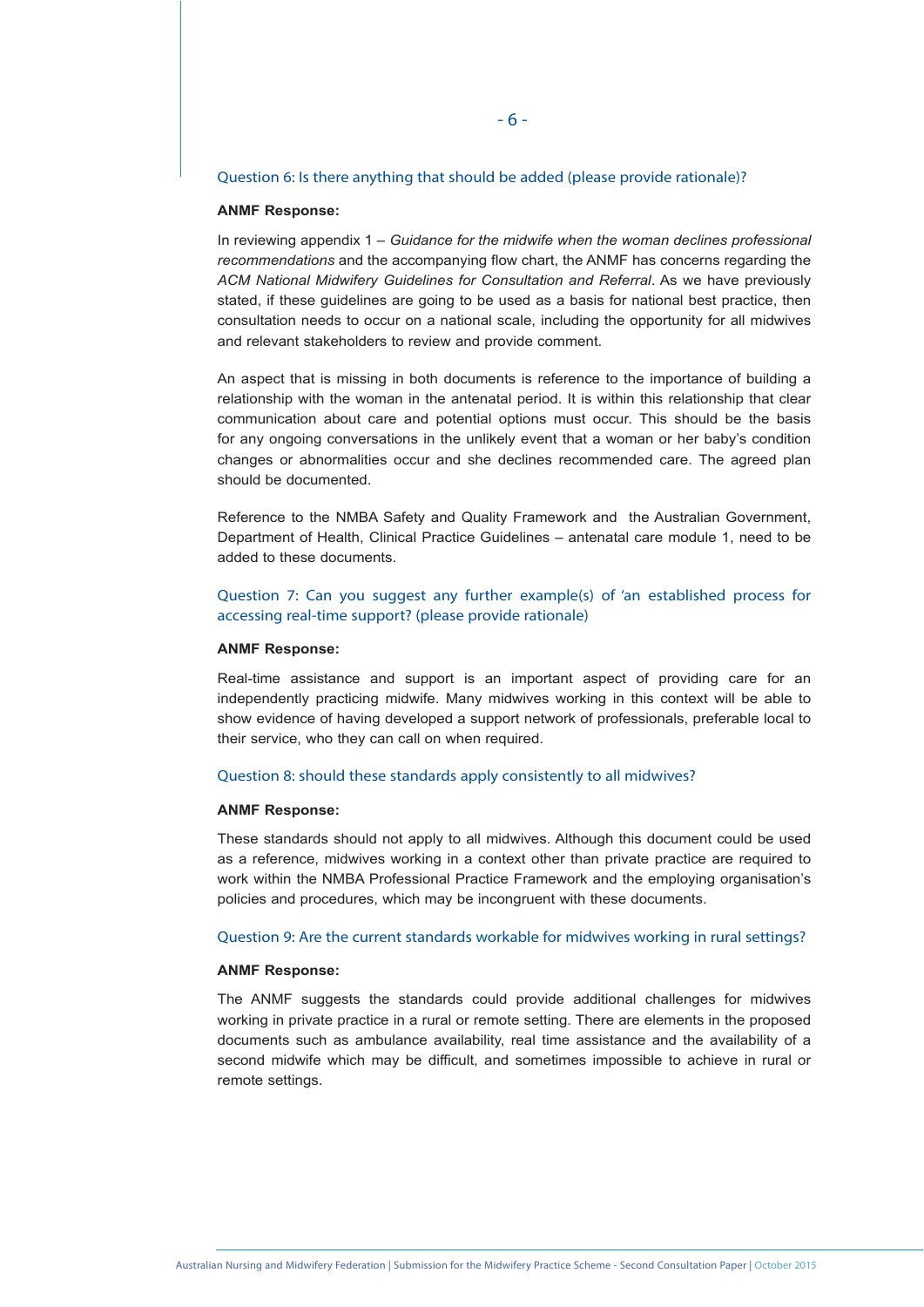Question 10: Please review all standards and appendices in the draft ACM Birth at Home Midwifery Practice Standards and provide feedback in relation to identified issues, gaps, omissions, duplications or errors.

### **ANMF Response:**

**Standard 1:** no further comment

**Standard 2:** no further comment

**Standard 3:** no further comment

**Standard 4:** no further comment

**Standard 5:** reference should be made in this standard to the NMBA Safety and Quality Framework.

Real-time clinical and professional support should be expanded further so midwives understand what is required of them.

**Standard 6:** no further comment

**Appendix 1:** no further comment

**Appendix 2:** no further comment

# **Document 3: Australian College of Midwives**

# **Transfer from planned birth at home guidelines- Second Consultation Paper**

Question 1 and 2 are not answered here as they relate to organisational details

Question 3: Keeping in mind that these guidelines are speaking to the midwife, do you have further suggestions for what can be done by the midwife in the antenatal period to prepare for a potential transfer.

## **ANMF Response:**

Earlier in this submission the ANMF has highlighted the importance of building a professional and trustful relationship with the woman within the antenatal period. This includes transparent and appropriate conversations and resources relating to care and care options. The information that should be included in these conversations includes:

- Care to be provided over the antenatal period
- Access to the midwife and other health professionals as required
- Recommendations for the woman to consider in making contact with the booking hospital and obtaining ambulance cover, if this is not already an option.
- Screening options
- Recommended planning for place of birth
- If home birth is an option, associated risks of giving birth in the home
- Circumstances in which the midwife may recommend a transfer to the booking hospital and the safest way this can occur.
- Action/s of the midwife in the event of the woman declining recommended care.
- Offering women opportunities for a second opinion antenatally if they do not agree with discussed emergency plans.
- Safety requirements for the midwife in accessing a woman's premises.

A communication and engagement strategy should also be included in the document.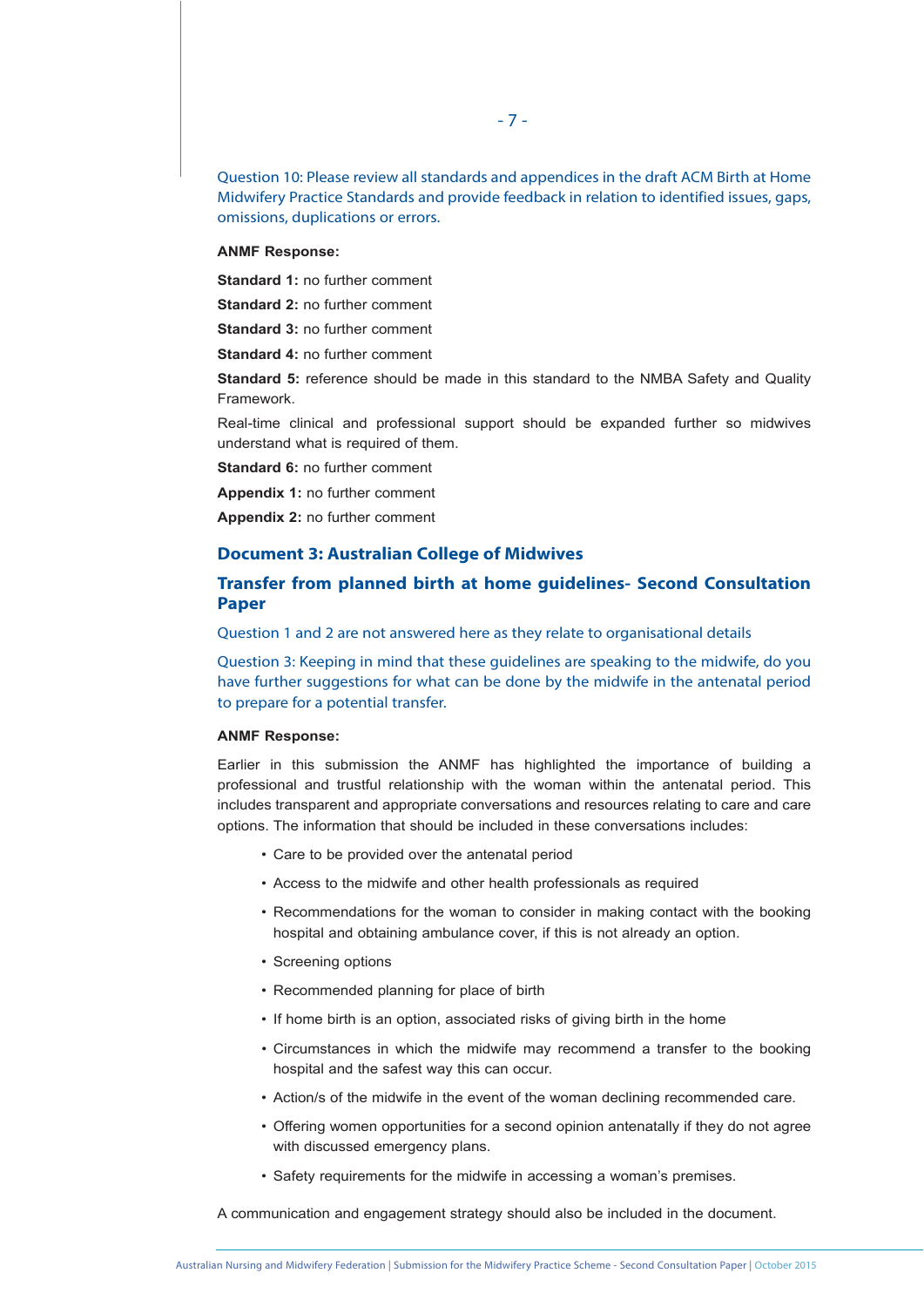It would be useful for both midwives, women and potential insurers for the MPS administrator to develop a tool outlining the above communication requirements. This document could articulate guidelines on criteria for home birth and when transfer is recommended. Best practice principles could also be included around how transfer should occur.

The term 'encouraging' should be replaced with 'recommend'.

Along with effective conversations, quality resources should be provided to the woman through various media. This will enable the woman to revise and consider the information at a suitable time and will aid informed consent.

## Question 4: Is this process of transfer safe, practical and appropriate?

## **ANMF Response:**

The ANMF recommends that transfer is done via ambulance, where possible. This is the safest place for the woman to continue to labour and for the midwife to maintain ongoing assessment and care.

The ANMF is concerned about reference what midwives should take in the event of an emergency. If a privately practicing midwife does not have an endorsement for scheduled medicines then it is unclear how they would have access to medicines. A guideline should be developed for each state and territory to ensure this is transparent.

Communication to the receiving hospital needs to occur in a reasonable timeframe, where possible, to ensure the hospital is able to manage their resources appropriately. When the birth deviates from normal then reasonable communication should be provided to the receiving hospital.

Question 5: Can you offer any further guidance for effective maternity carer collaboration in hospital?

## **ANMF Response:**

Effective relationships need to develop early with the woman, midwife and the potential receiving hospital. This will aid communication and quality care.

The midwife should develop a professional relationship with the receiving hospital prior to potentially needing their support. This should include meeting with staff and providing information about themselves and their service. It is also important for the midwife to join any relevant education sessions provided at the health service, wherever possible. This will assist in building relationships and enable the midwife to professionally engage with colleagues.

Respect for professional obligations of all midwives and medical staff in the woman's care, irrespective of the context of practice, should be added into the guidance provided.

Hospital policies and procedures need to be considered by the privately practicing midwife.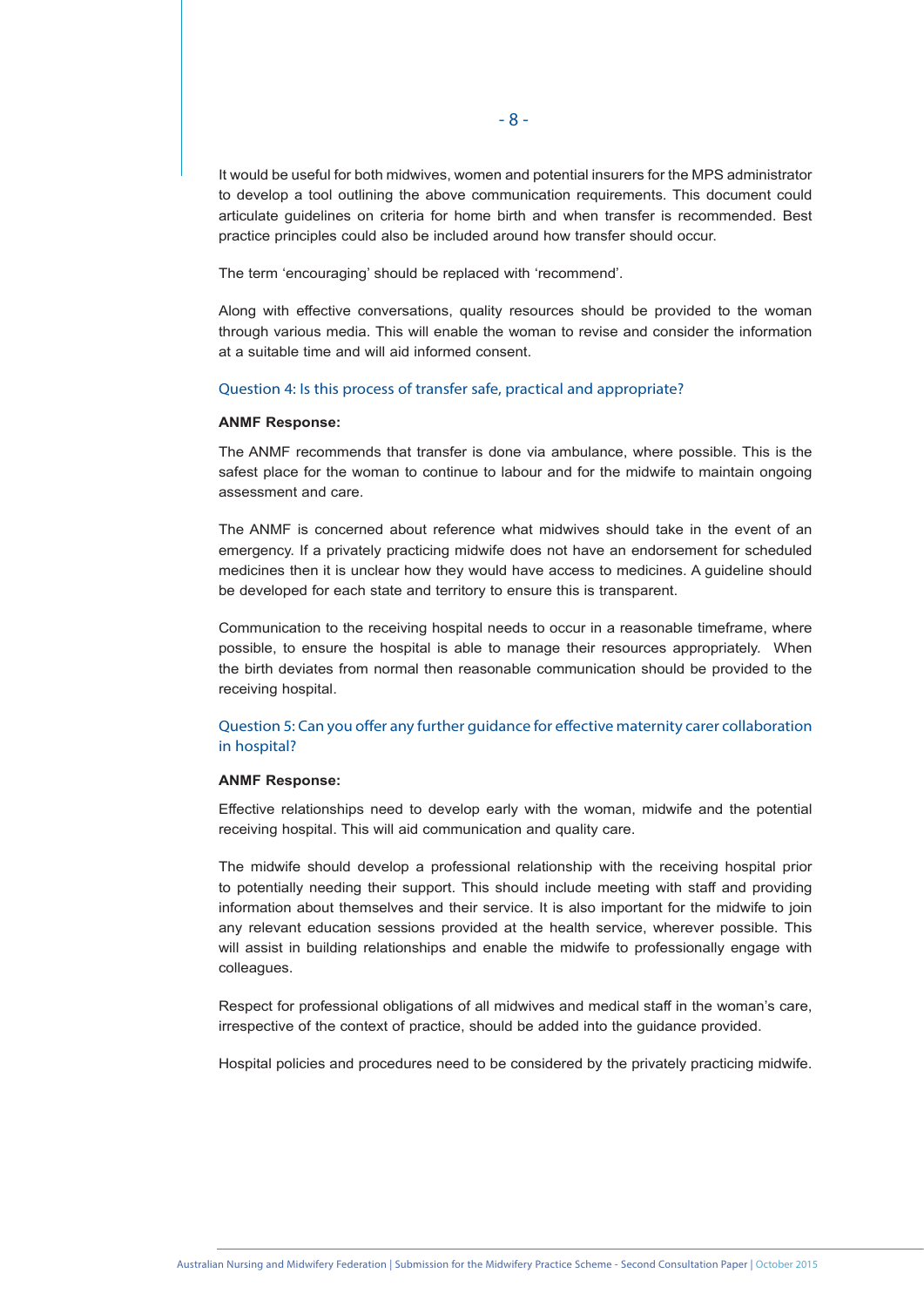Question 6: Is this process workable and practical? Questions 7: Is this process respectful to the woman? Question 8: Is this process respectful and safe for the midwife?

## **ANMF Response:**

The issue of a woman declining a transfer to hospital can be avoided if effective communication has occurred between the midwife and the woman. In the exceptional circumstance where a woman makes an informed decision considering the risks of not being transferred to hospital, then the policy provides some guidance. The NMBA Safety and Quality Framework should be added to the process to ensure the midwife is meeting their regulatory responsibilities.

It is essential that the midwife can show a trail of communication between the midwife and the woman through the antenatal period, and during the birth, outlining the possible care options in varying scenarios. All discussions with the woman and her family should also be documented, including resources provided.

As this scenario would be extremely stressful for the midwife, it is recommended that the midwife completes a debrief session after the birth.

## Question 9: Are the current guidelines workable for midwives working in rural settings?

#### **ANMF Response:**

As stated earlier The ANMF suggests the standards could provide additional challenges for midwives working in private practice in a rural or remote setting. There are elements in the proposed documents such as ambulance availability, real time assistance and the availability of a second midwife that may be difficult, and sometimes impossible to achieve in rural or remote settings.

Question 10: Please review all guidelines and appendices in the Second draft of the transfer from Planned Birth at Home Guidelines and provide feedback in relation to identified issues and gaps, omissions, duplications or errors.

**Antenatal preparation for transfer:** no further comment

**Process of transfer:** no further comment

**Figure 1: Transfer process flow chart** no further comment

**Guidance for maternity carer collaboration at the receiving hospital:** It should be noted that these can only be a recommendation for the receiving hospital.

**Appendix 1- flow chart- recommended process in the event a woman declines transfer to hospital:** no further comment

**Appendix 2- template for written handover to hospital:** handover from the privately practicing midwife and receiving hospital can be problematic and it would be useful if the MPS administrator could develop and provide a tool for midwives to document ongoing care during labour. This document could then be provided to the hospital in the event of a transfer.

The woman's full history should be provided to the hospital on transfer, as well as current vital signs.

If electronic records are used by the midwife, where time allows, these records should be sent to the receiving hospital prior to the woman's arrival. If it is a paper based system then these should be provided on arrival.